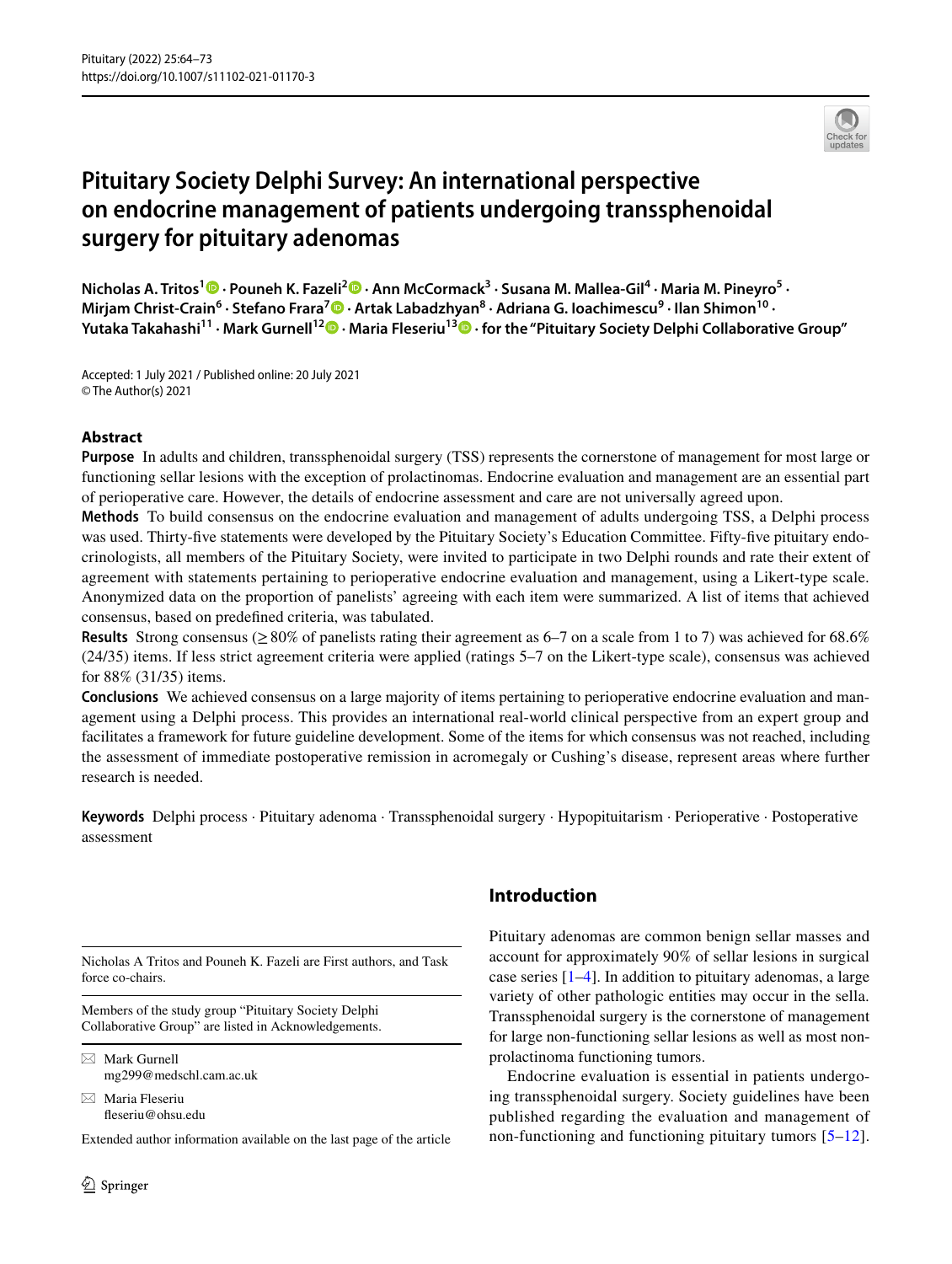However, there are still considerable uncertainties regarding the optimal endocrine assessment and management of these patients.

The Delphi process has been used with the goal of achieving consensus among experts from diferent countries on a variety of health-related topics using an iterative process, during which anonymized opinions from experts are fed back to the same expert panel in a series of rounds [\[13](#page-8-4), [14](#page-8-5)].

In the present study, we sought to engage pituitary endocrinologists towards achieving consensus regarding the endocrine evaluation and management of patients undergoing TSS using a Delphi process.

# **Methods**

A Steering Committee, composed of members of the Pituitary Society Education Committee, developed the study objectives and the statement questions (please fnd statement questions summarized in Table [1](#page-2-0)). References from the literature were compiled. A total of 55 endocrinologists from 5 continents (Asia, Europe, North America, Oceania, South America), all members of the international Pituitary Society, were invited to participate in the Delphi process via electronic mail. Ethics approval was not required (the study did not enroll any patients and does not report on patient data).

#### **First Delphi round**

Delphi panel members were provided with an electronic link to the online questionnaire. For each item, the panelists were asked to rate their agreement or disagreement on a Likerttype scale as follows: 1 ("complete disagreement"), 2 ("some disagreement"), 3 ("disagreement"), 4 ("neither disagreement nor agreement"), 5 ("agreement"), 6 ("some agreement") to 7 ("complete agreement"). Panel members were allowed to skip any questions they did not wish to answer. In addition, panelists were provided with the opportunity to suggest additional questions or make comments. Panel members were given 4 weeks to complete the survey, and a single reminder was sent to those who did not respond. Of 55 invited panelists, 50 responded in the frst round. Anonymized data from the frst round were summarized and sent to all participants. In addition, several questions were modifed and additional questions were added by the research team, based on comments and suggestions made by panel members in the frst round.

#### **Second Delphi round**

Panel members were recontacted via electronic mail and 51 of the originally invited panelists participated in the second round. Anonymized feedback, showing the distribution of

panelists' agreement with each item from the frst round, was provided to all Delphi panel members in the second round.

Panelists were then asked to rate their agreement with each item using the same Likert-type scale used in the frst round. Questions that had reached strong consensus (defned as  $\geq$  80% of participants rating their agreement as  $\geq$  6 or  $\leq$  2 on the Likert-type scale) during the frst round were not included in the second Delphi round. Instructions given to panel members were otherwise identical to those provided during the frst Delphi round.

A virtual meeting was originally conceived as a means of building further consensus in a modifed Delphi process. However, consensus was achieved for the majority of items by the end of the second round, with only modest changes in agreement among panelists between the two rounds of Delphi. Due to COVID-19 restrictions and strenuous demands on healthcare professionals in many of the countries represented in the Delphi panel, a virtual meeting after the second round of Delphi was not convened.

### **Data analysis**

The proportion of panelist consensus across each item was tabulated based on predefined criteria (a response of  $\geq 6$  signifed agreement and≤2 signifed disagreement with statement). The proportion of items that reached consensus was tabulated, as was the proportion of statements that achieved consensus after question modifcation.

# **Results**

Thirty-five items pertaining to the preoperative and postoperative endocrine evaluation and management of patients with sellar masses undergoing transsphenoidal surgery were prepared by the Steering Committee. These items were subsequently submitted to the Delphi panel for consideration, including two items that were introduced in the second round of Delphi in response to feedback from panelists at the end of the frst round.

The proportion of Delphi panelists that indicated some or complete agreement with each item (rating 6 or 7 on a Likert-type scale) is shown for each of the two rounds of Delphi (Table [1](#page-2-0)). A high proportion of panelists (range 46–51 of 51 participants) provided ratings for individual items. Using our prespecified criteria ( $\geq 80\%$  of panelists rating their agreement as  $\geq 6$  or  $\leq 2$  on the Likert-type scale), consensus was achieved for 24 of 35 items (68.6%) at the end of the second Delphi round, including three items for which consensus was reached after modifcation or addition of questions for the second round.

There was general agreement amongst panelists with respect to preoperative evaluation of pituitary function, with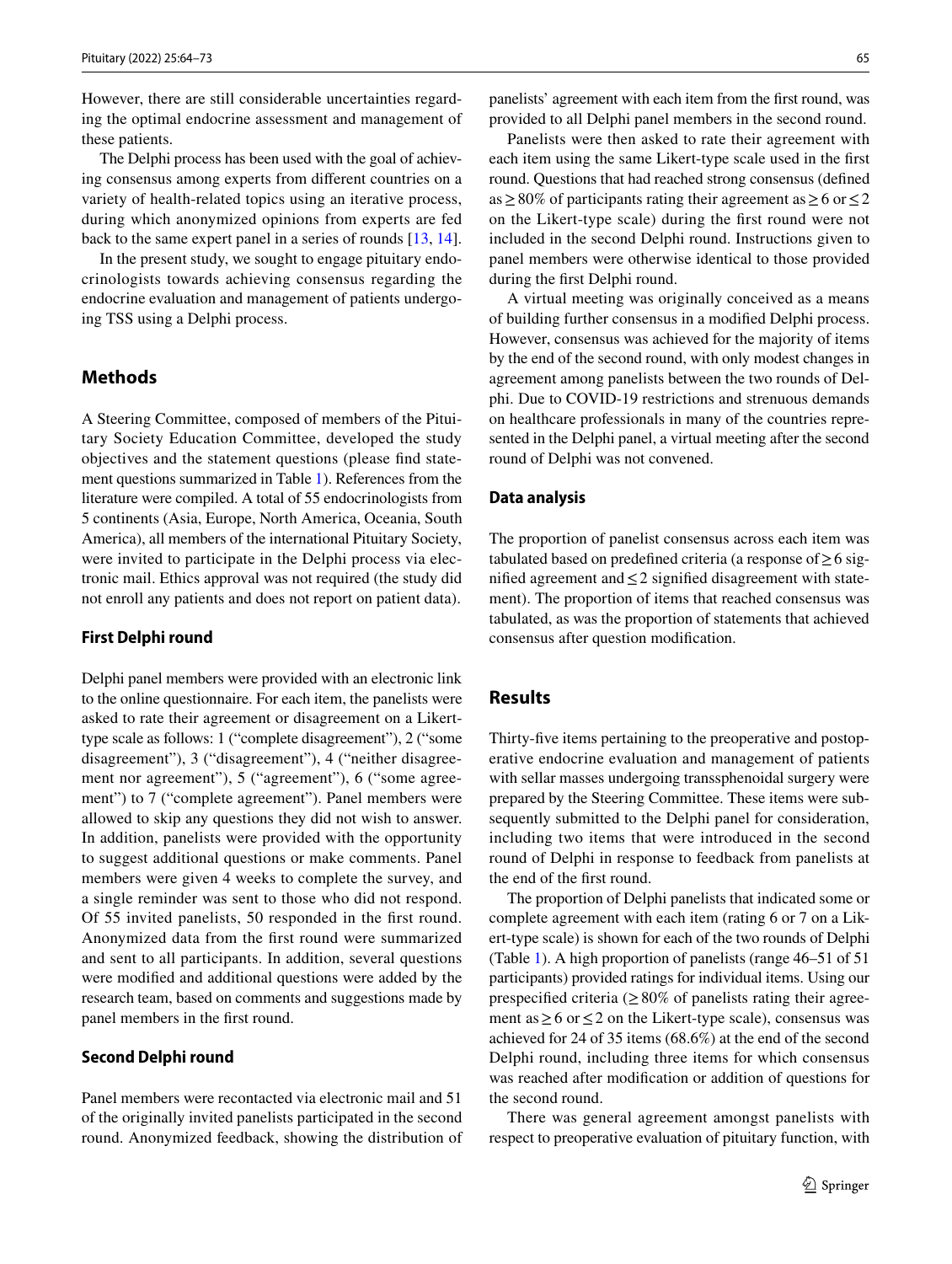| Item number Item |                                                                                                                                                                                                                              | First Delphi round                                 | Second Delphi round           |
|------------------|------------------------------------------------------------------------------------------------------------------------------------------------------------------------------------------------------------------------------|----------------------------------------------------|-------------------------------|
| 1                | Patients with an apparent pituitary adenoma should have 49/50 (98%)<br>serum prolactin measured preoperatively                                                                                                               |                                                    | Consensus achieved in Round 1 |
| 2                | Patients with an apparent macroadenoma and minimally<br>elevated prolactin levels should have serum prolactin<br>measured in serial dilution preoperatively                                                                  | 31/50(62%)                                         | 36/51 (70.6%)                 |
| 3                | Serum IGF-I should be measured in all patients with a<br>sellar mass preoperatively                                                                                                                                          | 43/50 (86%)                                        | Consensus achieved in Round 1 |
| 4                | Patients with a macroadenoma or other large $(\geq 1 \text{ cm})$<br>sellar mass should undergo evaluation for hypoad-<br>renalism preoperatively                                                                            | 43/50 (86%)                                        | Consensus achieved in Round 1 |
| 5                | Patients with a sellar mass who present with symptoms<br>or signs suggestive of hypoadrenalism should undergo<br>evaluation of adrenal reserve preoperatively regardless<br>of lesion size                                   | 43/50 (86%)                                        | Consensus achieved in Round 1 |
| 6                | All patients with an apparent pituitary adenoma and any<br>symptoms or signs of hypercortisolemia should be<br>evaluated for Cushing's disease preoperatively                                                                | 48/50 (96%)                                        | Consensus achieved in Round 1 |
| 7                | Thyroid function should be tested in all patients with a<br>sellar mass preoperatively                                                                                                                                       | 42/50 (84%)                                        | Consensus achieved in Round 1 |
| 8                | Evaluation of gonadal function is advisable in patients<br>with symptoms suggestive of hypogonadism, those<br>with a large $(\geq 1$ cm) sellar mass and those with a<br>functioning tumor regardless of size preoperatively | 44/50 (88%)                                        | Consensus achieved in Round 1 |
| 9                | Evaluation of possible diabetes insipidus is advisable in<br>patients with a sellar mass who present with polyuria<br>and/or hypernatremia preoperatively                                                                    | 45/50 (90%)                                        | Consensus achieved in Round 1 |
| 10               | Patients with hypoadrenalism should receive glucocorti-<br>coid replacement preoperatively                                                                                                                                   | 48/49 (97.9%)                                      | Consensus achieved in Round 1 |
| 11               | Patients with hypothyroidism should receive thyroid<br>hormone replacement preoperatively                                                                                                                                    | 40/50 (80%)                                        | Consensus achieved in Round 1 |
| 12               | Sex steroid replacement is advisable in symptomatic<br>patients with central hypogonadism preoperatively                                                                                                                     | 9/50(18%)                                          | 9/45(20%)                     |
| 12a              | Sex steroid replacement may be considered in sympto-<br>matic patients with central hypogonadism preopera-<br>tively                                                                                                         | Question 12 modification for Round 2 27/51 (52.9%) |                               |
| 13               | Preoperative medical therapy should be considered in<br>patients with somatotropin-secreting adenomas                                                                                                                        | 7/50 (14%)                                         | 8/46 (17.4%)                  |
| 13a              | Preoperative medical therapy may be considered in<br>patients with somatotropin-secreting adenomas                                                                                                                           | Question 13 modification for Round 2 32/50 (64%)   |                               |
| 14               | Preoperative medical therapy should be considered in<br>patients with corticotropin-secreting adenomas                                                                                                                       | 13/50 (26%)                                        | 15/47 (31.9%)                 |
| 14a              | Preoperative medical therapy may be considered in<br>patients with corticotropin-secreting adenomas                                                                                                                          | Question 14 modification for Round 2 37/51 (72.5%) |                               |
| 15               | Stress dose glucocorticoid administration is advisable<br>perioperatively                                                                                                                                                    | 27/50 (54%)                                        | 26/49 (53.1%)                 |
| 15a              | Stress dose glucocorticoid administration is generally<br>advisable perioperatively in patients with known or<br>suspected adrenal insufficiency                                                                             | Question 15 modification for Round 2 48/50 (96%)   |                               |
| 16               | Serum sodium should be monitored postoperatively                                                                                                                                                                             | 47/50 (94%)                                        | Consensus achieved in Round 1 |
| 17               | Morning serum cortisol should be monitored postopera-<br>tively (during an interval of 1–5 days postoperatively)                                                                                                             | 41/50 (82%)                                        | Consensus achieved in Round 1 |
| 18               | Full evaluation of pituitary function should be con-<br>ducted 6-12 weeks after transsphenoidal surgery                                                                                                                      | 46/49 (93.9%)                                      | Consensus achieved in Round 1 |

<span id="page-2-0"></span>**Table 1** Proportion of panelists indicating some or complete agreement (rating 6 or 7 on a Likert-type scale) with individual items pertaining to the evaluation and management of adult patients undergoing transsphenoidal surgery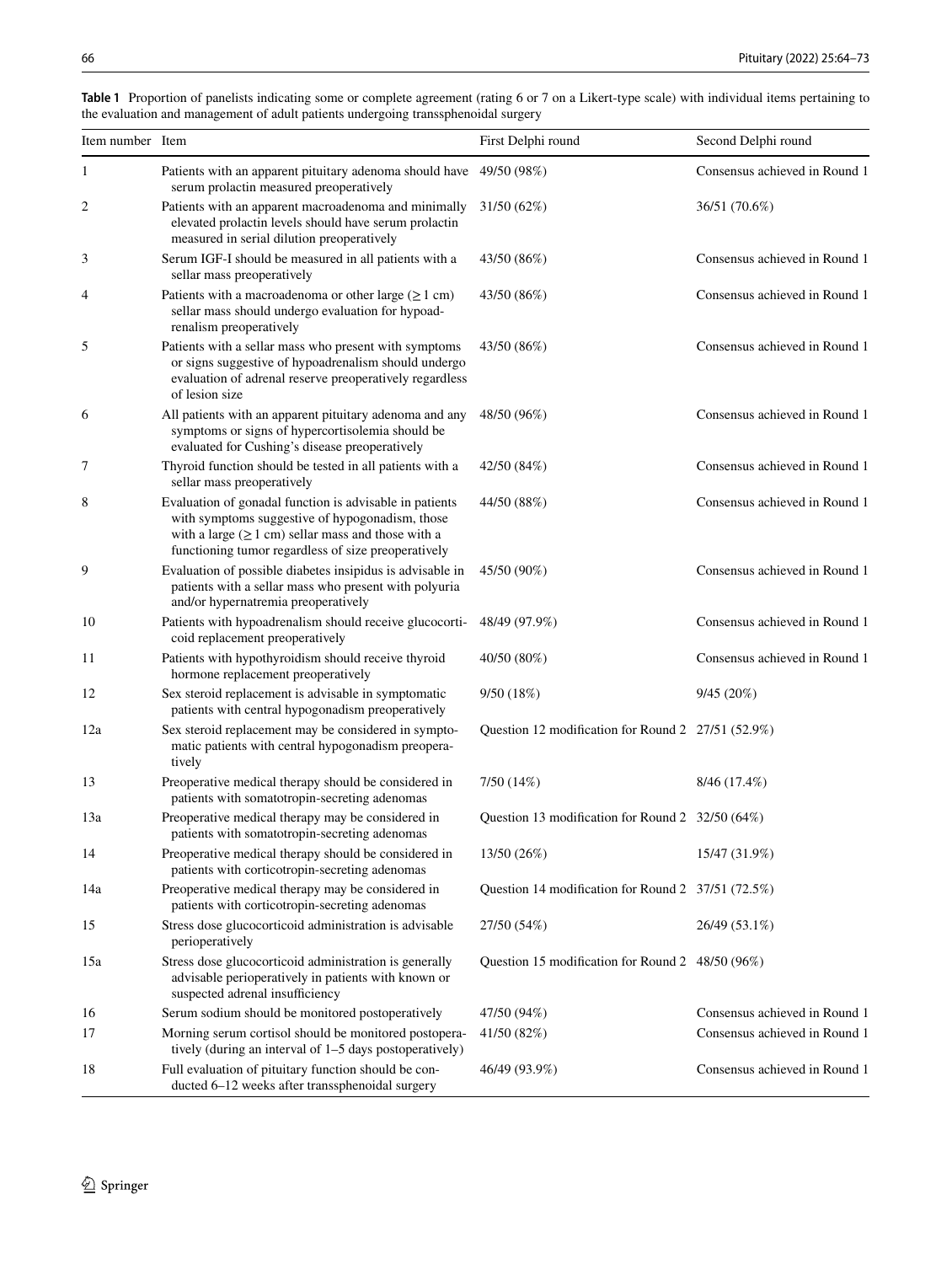## **Table 1** (continued)

| Item number Item |                                                                                                                                                                                                                                                             | First Delphi round                                 | Second Delphi round           |
|------------------|-------------------------------------------------------------------------------------------------------------------------------------------------------------------------------------------------------------------------------------------------------------|----------------------------------------------------|-------------------------------|
| 19               | Serum prolactin should be measured postoperatively (on 27/49 (55.1%)<br>postoperative day 1 or 2) in patients with presumed<br>prolactin-secreting adenomas to evaluate for remission                                                                       |                                                    | 27/47 (57.4%)                 |
| 19a              | Serum prolactin may be measured postoperatively (on<br>postoperative day 1 or 2) in patients with presumed<br>prolactin-secreting adenomas to evaluate for remission                                                                                        | Question 19 modification for Round 2 38/51 (74.5%) |                               |
| 20               | Dynamic testing should be obtained to evaluate the<br>pituitary adrenal axis at 6–12 weeks postoperatively,<br>if morning serum cortisol is not sufficiently high to<br>assure sufficient adrenal function early postoperatively                            | 43/49 (87.7%)                                      | Consensus achieved in Round 1 |
| 21               | Thyroid function should be assessed in all patients post-<br>operatively (at 6–8 weeks)                                                                                                                                                                     | 46/49 (93.9%)                                      | Consensus achieved in Round 1 |
| 22               | Gonadal function should be evaluated in patients<br>$(6-12$ weeks) postoperatively, including women of<br>premenopausal age and men                                                                                                                         | 44/49 (89.8%)                                      | Consensus achieved in Round 1 |
| 23               | Dynamic testing should be obtained to assess GH secre-<br>tion postoperatively in patients with clinical suspicion<br>of GH deficiency                                                                                                                      | 34/49 (69.4%)                                      | 31/46 (67.4%)                 |
| 23a              | Dynamic testing may be obtained to assess GH secretion Question 23 modification for Round 2 43/51 (84.3%)<br>postoperatively in patients with clinical suspicion of<br>GH deficiency                                                                        |                                                    |                               |
| 24               | In patients with acromegaly, morning serum GH should<br>be obtained early postoperatively (postoperative day 1<br>or 2) to evaluate endocrine remission                                                                                                     | 22/48 (45.8%)                                      | 24/48 (50%)                   |
| 24a              | In patients with acromegaly, morning serum GH may be<br>obtained early postoperatively (postoperative day 1 or<br>2) to evaluate endocrine remission                                                                                                        | Question 24 modification for Round 2 36/50 (72%)   |                               |
| 25               | Serum IGF-I should be obtained to evaluate endocrine<br>remission at 6 weeks postoperatively. If elevated,<br>serum IGF-I should be rechecked at 12 weeks postop-<br>eratively to document persistent disease activity before<br>making treatment decisions | 39/48 (81.1%)                                      | Consensus achieved in Round 1 |
| 26               | A glucose tolerance test should be obtained to evalu-<br>ate endocrine remission of acromegaly several weeks<br>postoperatively                                                                                                                             | 26/49 (53.1%)                                      | 30/47 (63.8%)                 |
| 26a              | A glucose tolerance test may be obtained to evaluate<br>endocrine remission of acromegaly several weeks<br>postoperatively                                                                                                                                  | Question 26 modification for Round 2 37/51 (72.5%) |                               |
| 27               | Patients with acromegaly who are in endocrine remis-<br>sion should be evaluated biochemically for recurrence<br>annually (or sooner if clinically indicated)                                                                                               | 43/49 (87.7%)                                      | Consensus achieved in Round 1 |
| 28               | In patients with Cushing's disease, endocrine testing<br>should be conducted during the first postoperative<br>week to document endocrine remission                                                                                                         | 41/48 (85.4%)                                      | Consensus achieved in Round 1 |
| 29               | In patients with Cushing's disease, serum cortisol<br>should be monitored to document endocrine remission<br>postoperatively                                                                                                                                | 44/48 (91.7%)                                      | Consensus achieved in Round 1 |
| 30               | In patients with Cushing's disease, monitoring of<br>plasma ACTH levels should be considered to docu-<br>ment endocrine remission postoperatively                                                                                                           | 21/48 (43.7%)                                      | 14/47 (29.8%)                 |
| 30a              | In patients with Cushing's disease, monitoring of<br>plasma ACTH levels may be considered to document<br>endocrine remission postoperatively                                                                                                                | Question 30 modification for Round 2 32/51 (62.7%) |                               |
| 31               | In patients with Cushing's disease, 24 h urinary free<br>cortisol should be monitored to document endocrine<br>remission postoperatively                                                                                                                    | 19/48 (39.6%)                                      | 25/48 (52%)                   |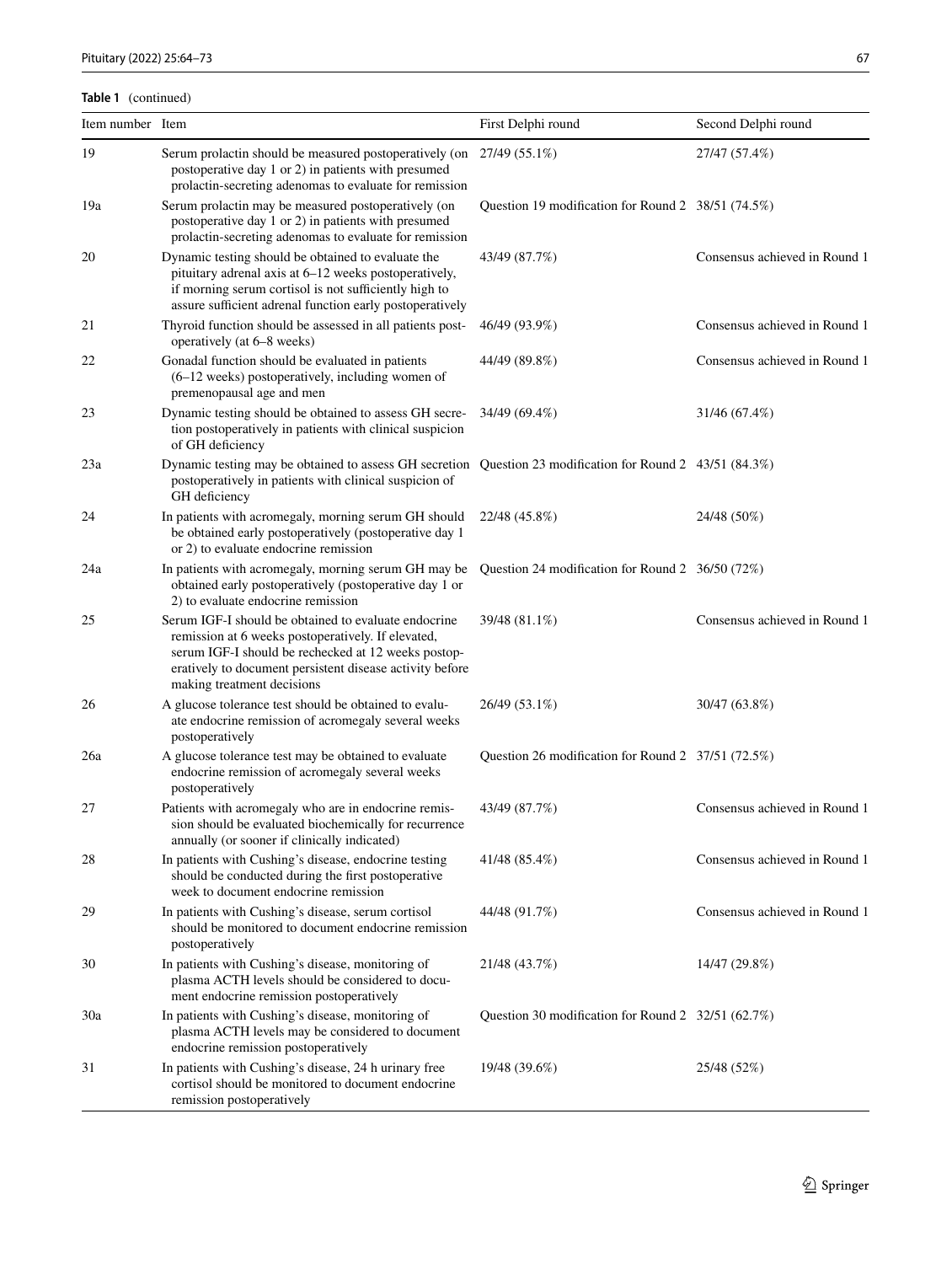**Table 1** (continued)

| Item number Item |                                                                                                                                                                                            | First Delphi round                                 | Second Delphi round           |
|------------------|--------------------------------------------------------------------------------------------------------------------------------------------------------------------------------------------|----------------------------------------------------|-------------------------------|
| 31a              | In patients with Cushing's disease, 24 h urinary free<br>cortisol may be monitored to document endocrine<br>remission postoperatively                                                      | Question 31 modification for Round 2 40/51 (78.4%) |                               |
| 32               | In patients with Cushing's disease, late night salivary<br>cortisol should be monitored to document endocrine<br>remission postoperatively                                                 | 25/48 (52.1%)                                      | 30/47 (63.8%)                 |
| 32a              | In patients with Cushing's disease, late night salivary<br>cortisol may be monitored to document endocrine<br>remission postoperatively                                                    | Question 32 modification for Round 2 38/51 (74.5%) |                               |
| 33               | Patients with Cushing's disease who are in endocrine<br>remission should be evaluated for recurrence annually<br>(or sooner if clinically indicated)                                       | 45/48 (93.7%)                                      | Consensus achieved in Round 1 |
| 34               | Patients with an apparent clinically non-functioning<br>pituitary adenoma may be evaluated for Cushing's<br>disease preoperatively                                                         | Question added for Round 2                         | 32/46 (69.6%)                 |
| 35               | Desmopressin may be administered "on demand" (as<br>required) in patients who underwent transsphenoidal<br>surgery and developed central diabetes insipidus in the<br>postoperative period | Question added for Round 2                         | 42/51 (82.3%)                 |

Questions 12a, 13a, 14a, 15a, 19a, 23a, 24a, 26a, 30a, 31a, 32a represent modifcations of the corresponding original questions and were introduced during the second Delphi round in response to feedback from panelists at the end of the frst round of Delphi. The last 2 questions (34 and 35) were added to the second Delphi round, based on suggestions from panel members

consensus achieved for 8 of 9 items (88.9%). On the other hand, there was less agreement amongst panelists regarding preoperative therapy [3 of 6 items (50%)]. Regarding postoperative endocrine evaluation, consensus was achieved for 12 of 19 items (63.2%). Consensus was also reached on the single item on postoperative therapy (1 of 1 item). Items for which consensus was reached are summarized in Box [1.](#page-5-0)

Using predefned criteria on panelists' extent of agreement (Box [2\)](#page-6-0), consensus was not achieved for 11 items after two rounds of Delphi. If using less stringent criteria of agreement (i.e., ratings of  $\geq$  5 on the Likert-type scale), similar to other Delphi panels [[13,](#page-8-4) [15\]](#page-8-6), consensus would be reached for 88% of items (31 of 35 items, Box [2](#page-6-0)).

## **Discussion**

In this study, a Delphi process was used towards building consensus on endocrine aspects of perioperative evaluation and management of adults undergoing transsphenoidal surgery [[1,](#page-8-0) [2\]](#page-8-7).

After two rounds of Delphi, panelists from Asia, Europe, North America, Oceania, and South America reached consensus on the majority of items submitted to them by the research team. There was wide agreement on the extent of preoperative and postoperative endocrine testing. Despite some uncertainties in previous guidelines [\[16\]](#page-8-8), a clear consensus was achieved in this group to measure serum IGF-I in all pituitary tumors preoperatively to ensure proper diagnosis of GH excess. This is important because patients with GH-secreting adenomas do not always present with classic manifestations of acromegaly, require additional evaluation for comorbidities and may benefit from further medical therapy [[17\]](#page-8-9).

There was agreement on preoperative administration of glucocorticoid and thyroid hormone replacement in patients with diagnosed defciencies as well as perioperative use of stress-dose glucocorticoid coverage for patients with known or suspected hypoadrenalism, but not for all patients undergoing transsphenoidal surgery. The panelists also agreed on postoperative monitoring of serum sodium and cortisol and the use of desmopressin "on demand" (as required to control hypernatremia and/or polyuria) for patients with central diabetes insipidus. Agreement was achieved on postoperative monitoring of endocrine function, including morning serum cortisol in patients with Cushing's disease, as well as serum IGF-I in patients with acromegaly.

Regular monitoring of serum sodium levels is important and advised for approximately 7–10 days postoperatively, including after hospital discharge. This will detect the possibility of hyponatremia, which could be as high as 20%, with symptomatic cases in just 5% of these patients or more rarely, a trend for triphasic response. These items are broadly consistent with several published guidelines [[5–](#page-8-2)[7,](#page-8-10) [18](#page-8-11)] and highlight the importance of guideline practicability, even when the level of evidence per se is limited in real-world scenarios.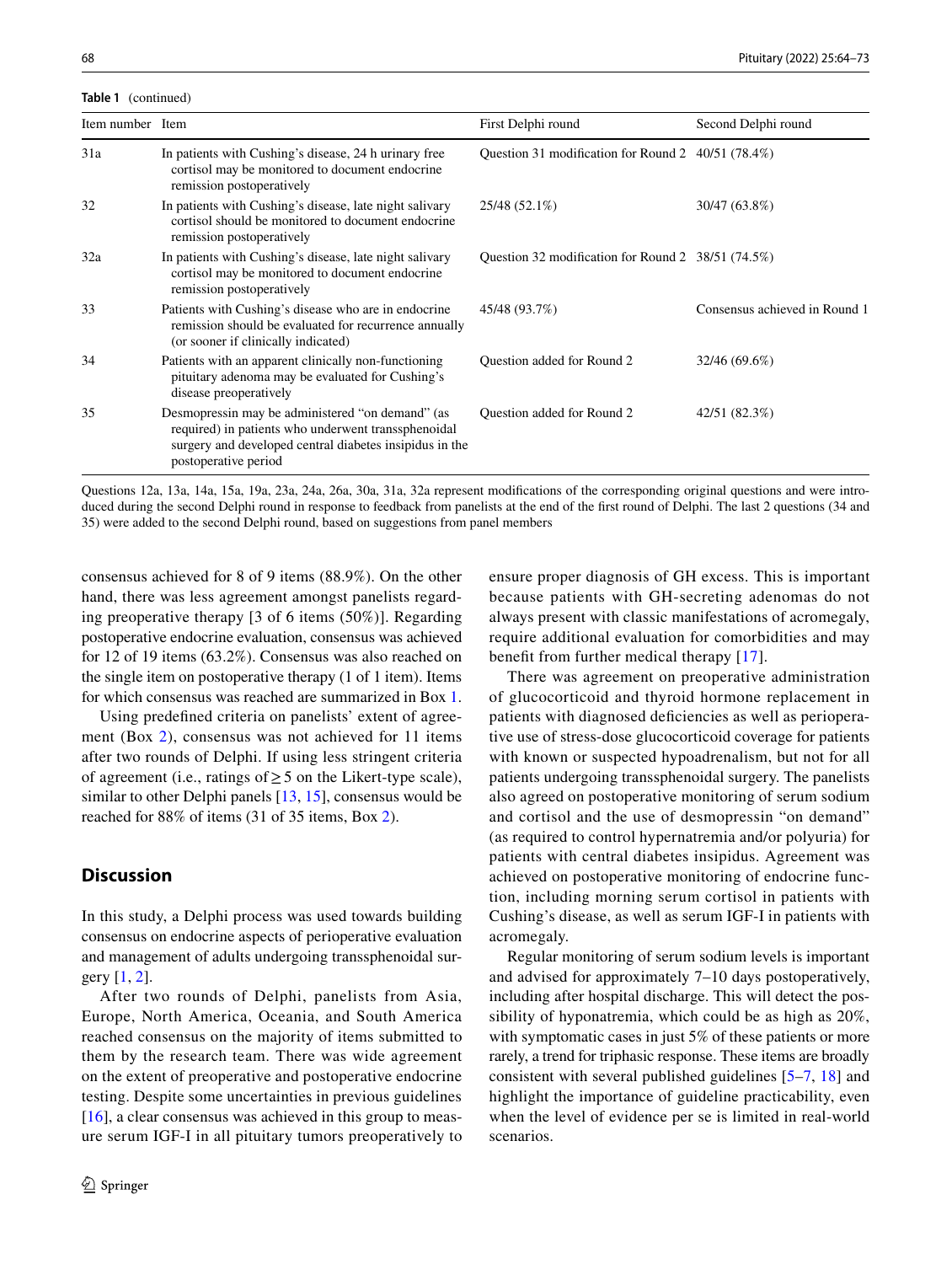#### <span id="page-5-0"></span>**Box 1** Consensus on the evaluation and management of patients undergoing transsphenoidal surgery

#### Item

*Preoperative evaluation of pituitary function*

Patients with an apparent pituitary adenoma should have serum prolactin measured preoperatively

Serum IGF-I should be measured in all patients with a sellar mass preoperatively

Patients with a macroadenoma or other large  $(≥1$  cm) sellar mass should undergo evaluation for hypoadrenalism preoperatively

Patients with a sellar mass who present with symptoms or signs suggestive of hypoadrenalism should undergo evaluation of adrenal reserve preoperatively regardless of lesion size

All patients with an apparent pituitary adenoma and any symptoms or signs of hypercortisolemia should be evaluated for Cushing's disease preoperatively

Thyroid function should be tested in all patients with a sellar mass preoperatively

Evaluation of gonadal function is advisable in patients with symptoms suggestive of hypogonadism, those with a large ( $\geq 1$  cm) sellar mass and those with a functioning tumor regardless of size preoperatively

Evaluation of possible diabetes insipidus is advisable in patients with a sellar mass who present with polyuria and/or hypernatremia preoperatively

*Preoperative hormone replacement*

Patients with hypoadrenalism should receive glucocorticoid replacement preoperatively

Patients with hypothyroidism should receive thyroid hormone replacement preoperatively

Stress dose glucocorticoid administration is generally advisable perioperatively in patients with known or suspected adrenal insufficiency

*Postoperative endocrine evaluation*

Serum sodium should be monitored postoperatively

Morning serum cortisol should be monitored postoperatively (during an interval of 1–5 days postoperatively)

Full evaluation of pituitary function should be conducted 6–12 weeks after transsphenoidal surgery

Dynamic testing should be obtained to evaluate the pituitary adrenal axis at 6–12 weeks postoperatively, if morning serum cortisol is not sufficiently high to assure sufficient adrenal function early postoperatively

Thyroid function should be assessed in all patients postoperatively (at 6–8 weeks)

Gonadal function should be evaluated in patients (6–12 weeks) postoperatively, including women of premenopausal age and men

Dynamic testing may be obtained to assess GH secretion postoperatively in patients with clinical suspicion of GH defciency

*Patients with acromegaly*

Serum IGF-I should be obtained to evaluate endocrine remission at 6 weeks postoperatively. If elevated, serum IGF-I should be rechecked at 12 weeks postoperatively to document persistent disease activity before making treatment decisions

Patients in endocrine remission should be evaluated biochemically for recurrence annually (or sooner if clinically indicated)

*Patients with Cushing's disease*

Endocrine testing should be conducted during the frst postoperative week to document endocrine remission

Serum cortisol should be monitored to document endocrine remission postoperatively

Patients in endocrine remission should be evaluated for recurrence annually (or sooner if clinically indicated)

*Postoperative hormone replacement*

Desmopressin may be administered "on demand" (as required) in patients who underwent transsphenoidal surgery and developed central diabetes insipidus in the postoperative period

On the other hand, there were several items for which consensus was not achieved by the Delphi panel, using our strict, predefned criteria. This at least partly refects those topics where there are either no data available or where there is controversy in the literature and more research is needed.

Notably, panelists did not broadly agree on the need to measure serum prolactin in dilution in patients with macroadenomas. Prolactin immunoassays can be susceptible to the "hook effect" artifact, which may lead to substantial underreporting of prolactin measurements in sera containing very high prolactin concentrations [[19,](#page-8-12) [20](#page-8-13)]. Although rare, this artifact can lead to misclassifcation of a prolactin-secreting adenoma as a non-functioning lesion, thus having important implications for patient management. Some panelists commented that they would recommend measuring prolactin in dilution only in sera from patients with giant adenomas, while others noted that their laboratory routinely tests for deviations from linearity of measured prolactin, using automated assay platforms (data not shown). While newer automated immunoassay platforms are likely to detect the "hook effect", this may not be the case in older assays, which are still in use in many countries. Therefore, there is potential for misdiagnosis [\[21](#page-8-14), [22\]](#page-8-15), especially when surgery is performed at an institution where automated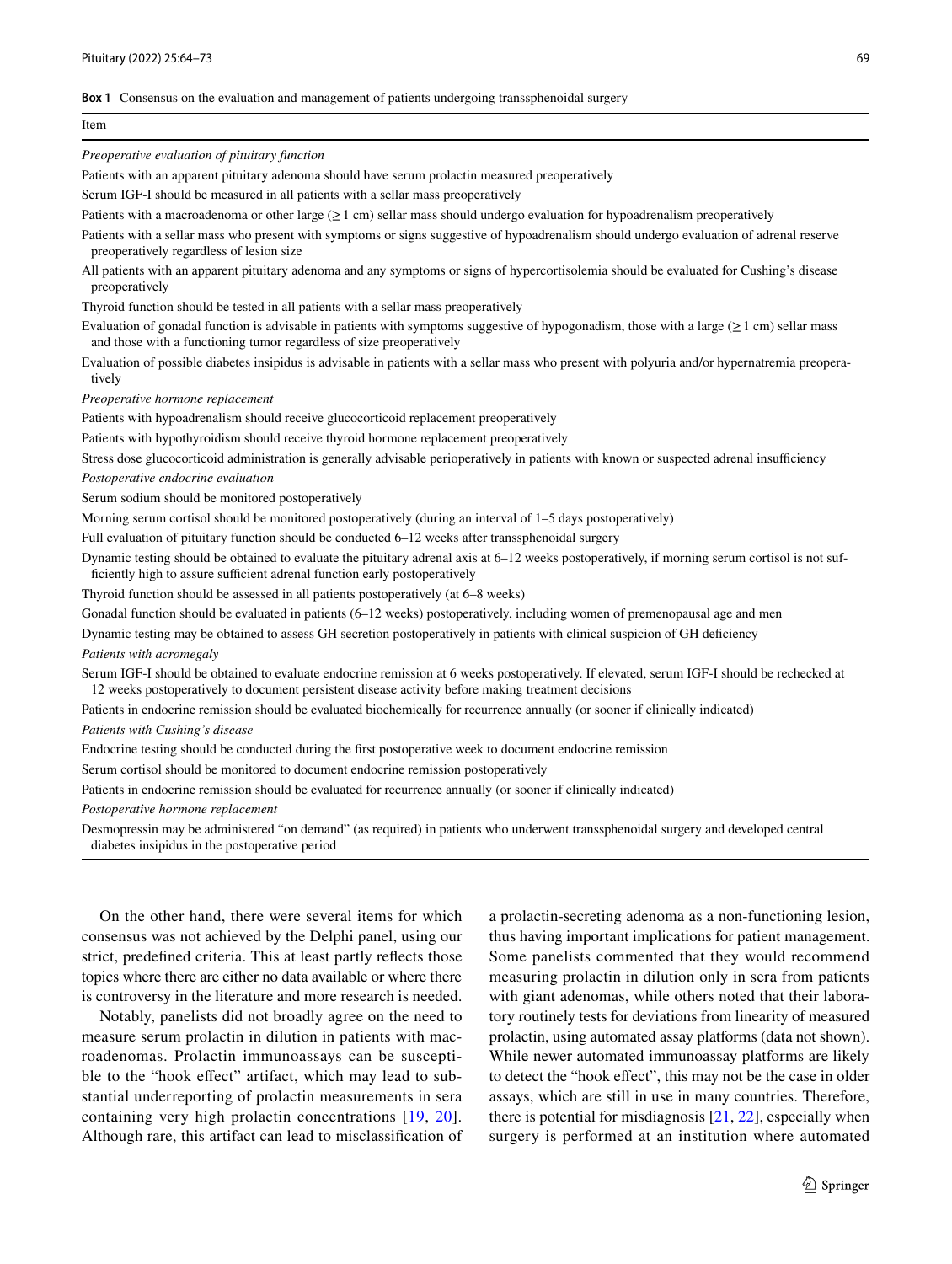#### <span id="page-6-0"></span>**Box 2** Items that did not achieve consensus after two rounds of the Delphi process

| Item                                                                                                                                                     |
|----------------------------------------------------------------------------------------------------------------------------------------------------------|
| Preoperative evaluation of pituitary function                                                                                                            |
| Patients with an apparent macroadenoma and minimally elevated prolactin levels should have serum prolactin measured in serial dilution<br>preoperatively |
| *Patients with an apparent clinically non-functioning pituitary adenoma may be evaluated for Cushing's disease preoperatively                            |
| Preoperative endocrine therapy                                                                                                                           |
| Sex steroid replacement is advisable in symptomatic patients with central hypogonadism preoperatively                                                    |
| Sex steroid replacement may be considered in symptomatic patients with central hypogonadism preoperatively                                               |
| Preoperative medical therapy should be considered in patients with somatotropin-secreting adenomas                                                       |
| *Preoperative medical therapy may be considered in patients with somatotropin-secreting adenomas                                                         |
| Preoperative medical therapy should be considered in patients with corticotropin-secreting adenomas                                                      |
| *Preoperative medical therapy may be considered in patients with corticotropin-secreting adenomas                                                        |
| Stress dose glucocorticoid administration is advisable perioperatively                                                                                   |
| Postoperative endocrine evaluation                                                                                                                       |
| Patients with prolactinomas                                                                                                                              |
| Serum prolactin should be measured postoperatively (on postoperative day 1 or 2) to evaluate for remission                                               |
| *Serum prolactin may be measured postoperatively (on postoperative day 1 or 2) to evaluate for remission                                                 |
| All patients                                                                                                                                             |
| Dynamic testing should be obtained to assess GH secretion postoperatively in patients with clinical suspicion of GH deficiency                           |
| Patients with acromegaly                                                                                                                                 |
| Morning serum GH should be obtained early postoperatively (postoperative day 1 or 2) to evaluate endocrine remission                                     |
| Morning serum GH may be obtained early postoperatively (postoperative day 1 or 2) to evaluate endocrine remission                                        |
| A glucose tolerance test should be obtained to evaluate endocrine remission several weeks postoperatively                                                |
| *A glucose tolerance test may be obtained to evaluate endocrine remission several weeks postoperatively                                                  |
| Patients with Cushing's disease                                                                                                                          |
| Monitoring of plasma ACTH levels should be considered to document endocrine remission postoperatively                                                    |
| Monitoring of plasma ACTH levels may be considered to document endocrine remission postoperatively                                                       |
| 24 h urinary free cortisol should be monitored to document endocrine remission postoperatively                                                           |
| *24 h urinary free cortisol may be monitored to document endocrine remission postoperatively                                                             |
| Late night salivary cortisol should be monitored to document endocrine remission postoperatively                                                         |
| *Late night salivary cortisol may be monitored to document endocrine remission postoperatively                                                           |
|                                                                                                                                                          |

\*Consensus (≥80%) would be achieved on these items if responses from panelists with any extent of agreement (ratings 5, 6, 7 on the Likerttype scale) were considered

assays are available to detect hook efect, yet patient workup has been carried out at an outside laboratory that does not use such technologies [\[23\]](#page-8-16). This scenario can occur more often with the widespread use of telemedicine, including both distance visits and endocrine testing being carried out at a distant laboratory. Careful communication between the clinician and laboratory staff is advised to minimize this possibility.

There was also lack of consensus regarding preoperative testing for hypercortisolism in all patients with an apparently non-functioning pituitary adenoma. This might refect concern about false positive results of endocrine testing in some individuals. On the other hand, published data suggest that some patients with Cushing's disease may lack typical symptoms and signs, and can present with an incidentally found sellar mass [[24](#page-8-17)]. These patients are at risk of developing severe hypoadrenalism postoperatively if glucocorticoid replacement is not instituted. In addition, silent corticotropinomas cannot be reliably diagnosed in the absence of preoperative testing for hypercortisolism [\[25,](#page-8-18) [26](#page-8-19)]. Such patients seem to have a worse prognosis [\[27](#page-8-20), [28](#page-8-21)].

Preoperative sex steroid replacement was not agreed upon, even in symptomatic patients with hypogonadism. Some panelists raised concerns that sex steroid administration carries a prothrombotic risk, which may be even higher in the perioperative period (data not shown) [[29\]](#page-9-0). There are no data suggesting a better surgical outcome if sex steroids are replaced preoperatively.

Items concerning the administration of preoperative medical therapy in patients with acromegaly or Cushing's disease did not reach consensus, potentially refecting differences in practice among international centers (including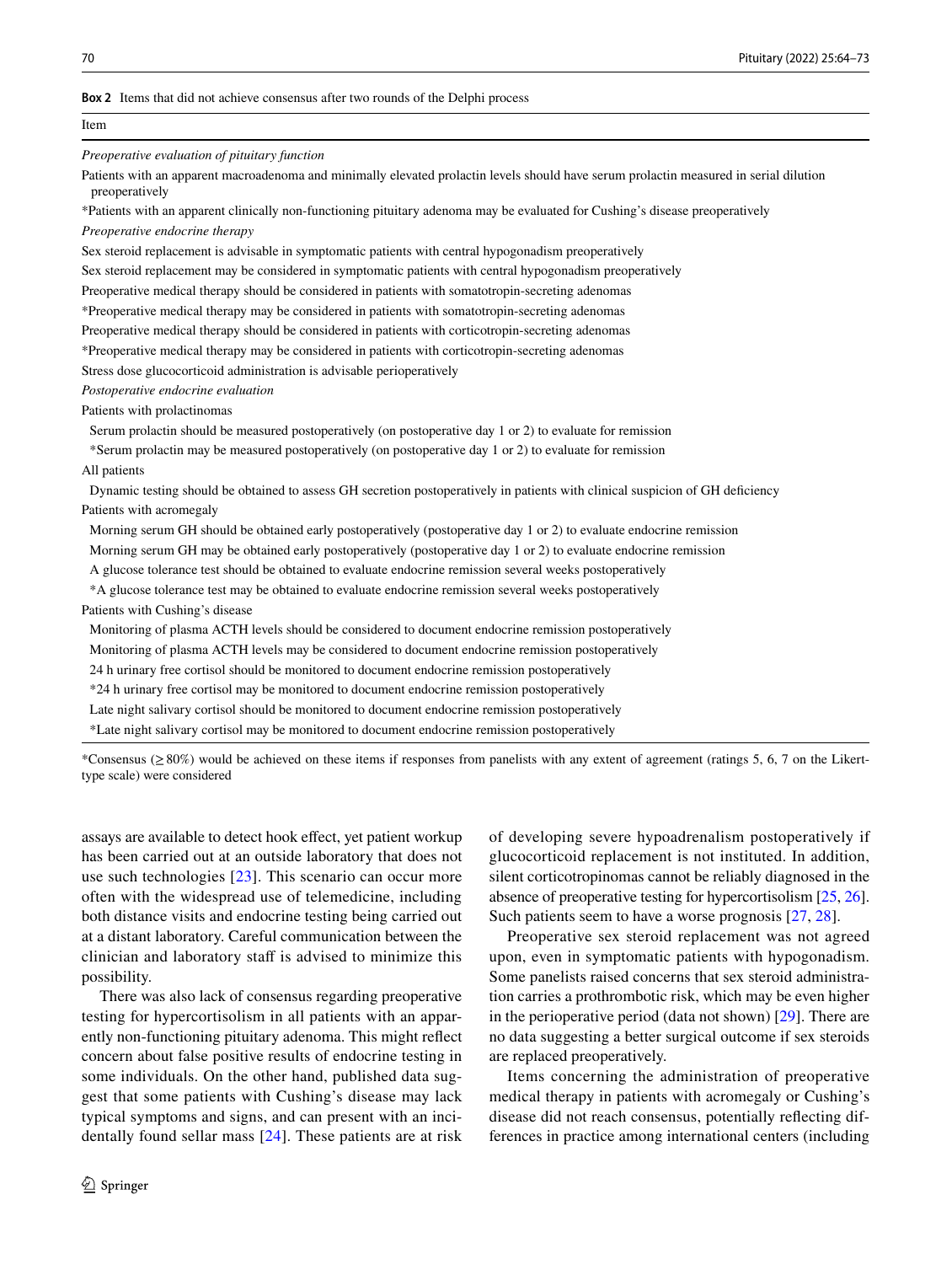various waiting times between diagnosis and transsphenoidal surgery among diferent centers), the clinical heterogeneity of patient populations, and ongoing uncertainties regarding the benefits of preoperative medical therapy  $[30-32]$  $[30-32]$ . Clinical experience suggests that preoperative medical therapy may be helpful in patients with Cushing's disease and very high cortisol levels who present with acute psychiatric illness or sepsis.

Interestingly, despite substantial work in this area, the defnition of remission in all hyperfunctioning pituitary tumors remains controversial, including the role of immediate postoperative laboratory testing [\[10](#page-8-22), [12\]](#page-8-3). Several items pertaining to the postoperative assessment of remission in patients with functioning tumors did not achieve consensus, including early prolactin or growth hormone (GH) measurements in patients with prolactinomas or acromegaly, respectively, and subsequent post-glucose GH testing in acromegaly, or the measurements of plasma adrenocorticotropic hormone, 24-h urinary free cortisol, and late-night salivary cortisol in Cushing's disease. These observations may partly refect diferences in practice among centers or perhaps lack of clinician confdence with regards to the accuracy of some endocrine assays. Some data support the predictive value of these tests in assessing endocrine remission [[33–](#page-9-3)[36\]](#page-9-4). Additional research would be helpful to inform expert opinion and clinical practice pertaining to assessment of endocrine remission.

Strengths of the present study include the relatively large size of the Delphi panel, the inclusion of panel members from an international pool of experts from five continents, including a majority from institutions fulflling criteria for Pituitary Centers of excellence [\[37](#page-9-5)], and the very high proportion of panelists who engaged efectively in the Delphi process by rating each item. The present report represents real-life experience, refecting variations in the approach to endocrine management in diferent parts of the world among diverse healthcare systems and varying fnancial resources.

In conclusion, substantial consensus on endocrine aspects of the perioperative evaluation and management of adults undergoing transsphenoidal surgery was reached, using a Delphi process. However, consensus was not reached on a minority of items, some of which represent areas where further research is needed to inform expert opinion, pituitary care and further consensus guidelines.

**Acknowledgements** The authors thank other members of Pituitary Society Education Committee: Michael Buchfelder, Justin Cetas, Marcus Hani, Luis Syro and Bari Laner from Pituitary Society for administrative assistance with the surveys.

Collobrative authors: "Pituitary Society Delphi Collaborative Group": Irina Bancos, e-mail: bancos.irina@mayo.edu, Mayo Clinic, USA. Martin Bidlingmaier, e-mail: martin.bidlingmaier@med.unimuenchen.de, Klinikum der Universität München, Germany. Nienke Biermasz, e-mail: n.r.biermasz@lumc.nl, Leiden University Medical Center, Nethederlands. Cesar Luiz Boguszewski, e-mail: clbogus@uol. com.br, SEMPR - Federal University of Parana, Brazil. Jessica Brzana, e-mail: jessica.brzana@swedish.org, Swedish Medical Center, USA. John Carmichael, e-mail: jdcarmic@med.usc.edu, Keck School of Medicine at USC, USA. Philippe Chanson, e-mail: philippe.chanson@ aphp.fr, Bicetre University Hospital, France. Andjela Drincic, e-mail: Andjela.drincic@unmc.edu, University of Nebraska Medical Center, USA. Yuval Eisenberg, e-mail: eisenbe1@uic.edu, University of Illinois, Chicago, USA. Hidenori Fukuoka, e-mail: fukuokah@med.kobeu.ac.jp, Kobe University School of Medicine, Japan. Monica Gadelha, e-mail: mgadelha@hucf.ufrj.br, Federal University of Rio de Janeiro, Brazil. Luma Ghalib, e-mail: luma.ghalib@osumc.edu, Ohio State University, USA. Murray Gordon, e-mail: mgordon740@msn.com, Allegheny General Hospital, USA. Yona Greenman, e-mail: yonagr@ tlvmc.gov.il, Tel Aviv-Sourasky Medical Center, Israel. Francisco Guarda, e-mail: fguarda@gmail.com, Pontifcia Universidad Católica de Chile, Chile. Miguel, e-mail: Hinojosa-Amaya, e-mail: miguel.hinojosa398@uanl.edu.mx, Universidad Autónoma de Nuevo León, Mexico. Ken Ho, e-mail: k.ho@garvan.org.au, Garvan Institute of Medical Research, Australia. Mirela-Diana Ilie, e-mail: mireladiana.ilie@gmail. com, "C.I.Parhon" National Institute of Endocrinology, Romania. Niki Karavitaki, e-mail: n.karavitaki@bham.ac.uk, University of Birmingham, UK. Larry Katznelson, e-mail: lkatznelson@stanford.edu, Stanford University School of Medicine, USA. Fahrettin Keleştimur, e-mail: fktimur@erciyes.edu.tr, Erciyes University, Turkey. Andre Lacroix, e-mail: andre.lacroix@umontreal.ca, University of Montreal Health Centre, Canada. Fabienne Langlois, e-mail: fabienne.langlois@usherbrooke.ca, Centre Hospitalier Universitaire de Sherbrooke, Canada. Dawn Lim, e-mail: dawnlim@gmail.com, Singapore General Hospital, Singapore. Sebastian Neggers, e-mail: s.neggers@erasmusmc.nl, Erasmus University Medical Center, Nethederlands. Dan Niculescu, e-mail: dan.niculescu@umfcd.ro, C. I. Parhon National Institute of Endocrinology, Romania. Stephan Petersenn, e-mail: stephan.petersenn@endocmed.de, ENDOC Center for Endocrine Tumors, Germany . Rosario Pivonello, e-mail: rosario.pivonello@unina.it, Università Federico II, Italy. Gerald Raverot, e-mail: gerald.raverot@chu-lyon.fr, Hospices Civils de Lyon, France. Richard Ross, e-mail: r.j.ross@sheffield.ac.uk, University of Sheffield, UK. Roberto Salvatori, e-mail: salvator@jhmi. edu, Johns Hopkins University, USA. Carla Scaroni, e-mail: carla.scaroni@unipd.it, Hospital-University, Padova, Italy. Ismat Shafiq, e-mail: ismat\_shafq@urmc.rochester.edu, University of Rochester Medical Center, USA. Susmeeta Sharma, e-mail: susmeeta.t.sharma@medstar.net, MedStar Washington Hospital Center, USA. Antoine Tabarin, e-mail: antoine.tabarin@chu-bordeaux.fr, CHU of Bordeaux, France. Stylianos Tsagarakis, e-mail: stsagara@otenet.gr, Evangelismos General Hospital, Greece. Elena Valassi, e-mail: EValassi@santpau.cat, Hospital Sant Pau, Spain. Greisa Vila, e-mail: greisa.vila@meduniwien.ac.at, Medical University of Vienna, Austria. Maggie Wierman, e-mail: margaret.wierman@cuanschutz.edu, University of Colorado School of Medicine, USA.

**Funding** No funding was received for conducting this study.

**Data availability** The dataset can be made available upon reasonable request.

### **Declarations**

**Conflict of interest** SF, AGI, IS, MG and MF are on the editorial board for Pituitary journal.

**Ethical approval** This was not required (no patients participated in this study and no patient data are reported).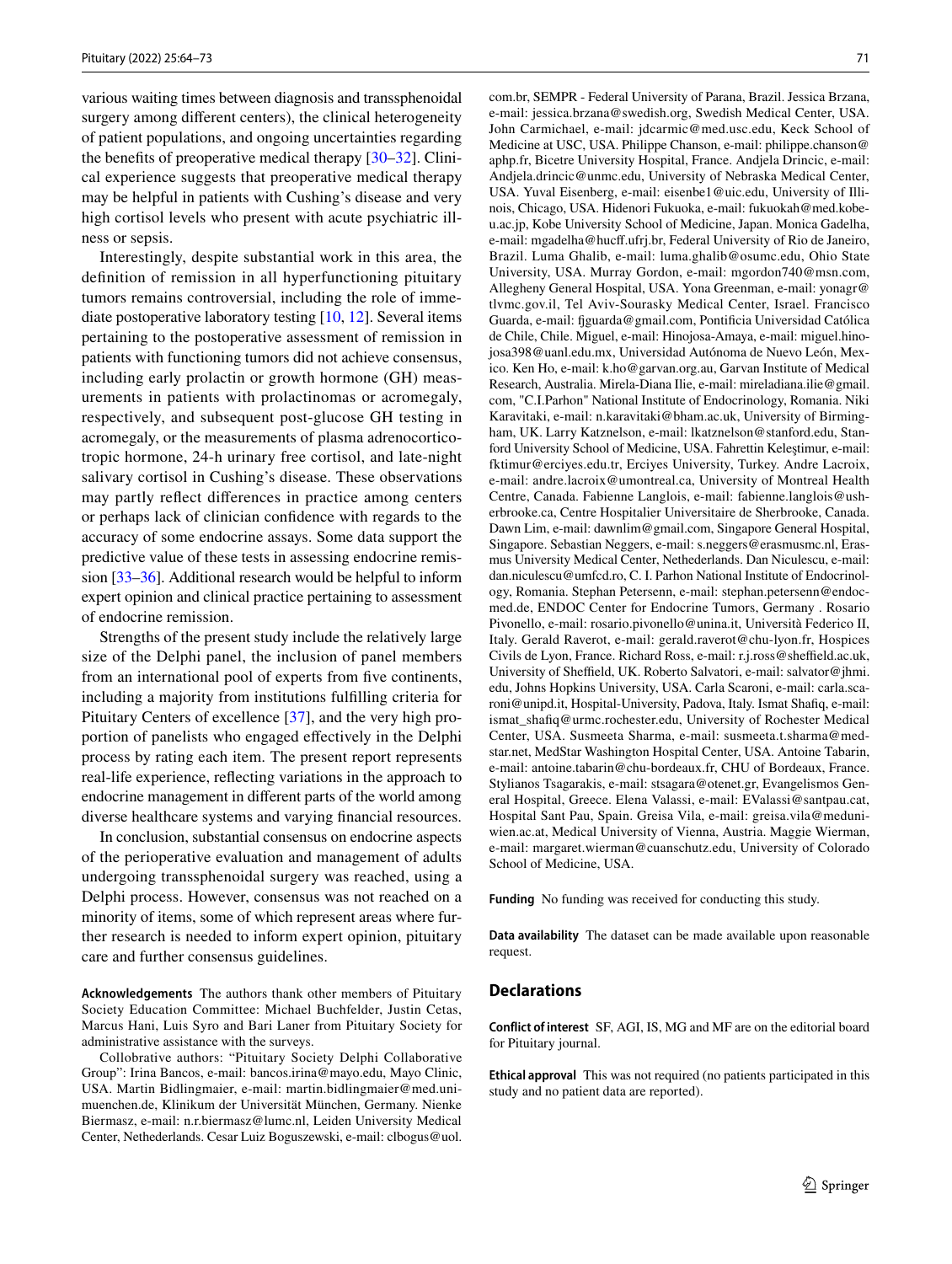**Open Access** This article is licensed under a Creative Commons Attribution 4.0 International License, which permits use, sharing, adaptation, distribution and reproduction in any medium or format, as long as you give appropriate credit to the original author(s) and the source, provide a link to the Creative Commons licence, and indicate if changes were made. The images or other third party material in this article are included in the article's Creative Commons licence, unless indicated otherwise in a credit line to the material. If material is not included in the article's Creative Commons licence and your intended use is not permitted by statutory regulation or exceeds the permitted use, you will need to obtain permission directly from the copyright holder. To view a copy of this licence, visit <http://creativecommons.org/licenses/by/4.0/>.

# **References**

- <span id="page-8-0"></span>1. Melmed S (2020) Pituitary-tumor endocrinopathies. N Engl J Med 382(10):937–950. [https://doi.org/10.1056/NEJMra1810](https://doi.org/10.1056/NEJMra1810772) [772](https://doi.org/10.1056/NEJMra1810772)
- <span id="page-8-7"></span>2. Molitch ME (2017) Diagnosis and treatment of pituitary adenomas: a review. JAMA 317(5):516–524. [https://doi.org/10.1001/](https://doi.org/10.1001/jama.2016.19699) [jama.2016.19699](https://doi.org/10.1001/jama.2016.19699)
- 3. Valassi E, Biller BM, Klibanski A, Swearingen B (2010) Clinical features of nonpituitary sellar lesions in a large surgical series. Clin Endocrinol (Oxf) 73(6):798–807. [https://doi.org/](https://doi.org/10.1111/j.1365-2265.2010.03881.x) [10.1111/j.1365-2265.2010.03881.x](https://doi.org/10.1111/j.1365-2265.2010.03881.x)
- <span id="page-8-1"></span>4. Freda PU, Post KD (1999) Differential diagnosis of sellar masses. Endocrinol Metab Clin N Am 28(1):81–117. [https://](https://doi.org/10.1016/s0889-8529(05)70058-x) [doi.org/10.1016/s0889-8529\(05\)70058-x](https://doi.org/10.1016/s0889-8529(05)70058-x)
- <span id="page-8-2"></span>5. Fleseriu M, Bodach ME, Tumialan LM, Bonert V, Oyesiku NM, Patil CG et al (2016) Congress of neurological surgeons systematic review and evidence-based guideline for pretreatment endocrine evaluation of patients with nonfunctioning pituitary adenomas. Neurosurgery 79(4):E527–E529. [https://doi.org/10.](https://doi.org/10.1227/NEU.0000000000001387) [1227/NEU.0000000000001387](https://doi.org/10.1227/NEU.0000000000001387)
- 6. Ziu M, Dunn IF, Hess C, Fleseriu M, Bodach ME, Tumialan LM et al (2016) Congress of neurological surgeons systematic review and evidence-based guideline on posttreatment follow-up evaluation of patients with nonfunctioning pituitary adenomas. Neurosurgery 79(4):E541–E543. [https://doi.org/10.1227/NEU.](https://doi.org/10.1227/NEU.0000000000001392) [0000000000001392](https://doi.org/10.1227/NEU.0000000000001392)
- <span id="page-8-10"></span>7. Casanueva FF, Molitch ME, Schlechte JA, Abs R, Bonert V, Bronstein MD et al (2006) Guidelines of the Pituitary Society for the diagnosis and management of prolactinomas. Clin Endocrinol (Oxf) 65(2):265–273. [https://doi.org/10.1111/j.](https://doi.org/10.1111/j.1365-2265.2006.02562.x) [1365-2265.2006.02562.x](https://doi.org/10.1111/j.1365-2265.2006.02562.x)
- 8. Melmed S, Casanueva FF, Hoffman AR, Kleinberg DL, Montori VM, Schlechte JA et al (2011) Diagnosis and treatment of hyperprolactinemia: an Endocrine Society clinical practice guideline. J Clin Endocrinol Metab 96(2):273–288. [https://doi.](https://doi.org/10.1210/jc.2010-1692) [org/10.1210/jc.2010-1692](https://doi.org/10.1210/jc.2010-1692)
- 9. Biller BM, Grossman AB, Stewart PM, Melmed S, Bertagna X, Bertherat J et al (2008) Treatment of adrenocorticotropin-dependent Cushing's syndrome: a consensus statement. J Clin Endocrinol Metab 93(7):2454–2462. <https://doi.org/10.1210/jc.2007-2734>
- <span id="page-8-22"></span>10. Nieman LK, Biller BM, Findling JW, Murad MH, Newell-Price J, Savage MO et al (2015) Treatment of Cushing's syndrome: an endocrine society clinical practice guideline. J Clin Endocrinol Metab 100(8):2807–2831.<https://doi.org/10.1210/jc.2015-1818>
- 11. Nieman LK, Biller BM, Findling JW, Newell-Price J, Savage MO, Stewart PM et al (2008) The diagnosis of Cushing's syndrome: an Endocrine Society Clinical Practice Guideline. J Clin Endocrinol Metab 93(5):1526–1540. <https://doi.org/10.1210/jc.2008-0125>
- <span id="page-8-3"></span>12. Katznelson L, Laws ER Jr, Melmed S, Molitch ME, Murad MH, Utz A et al (2014) Acromegaly: an endocrine society clinical

practice guideline. J Clin Endocrinol Metab 99(11):3933–3951. <https://doi.org/10.1210/jc.2014-2700>

- <span id="page-8-4"></span>13. Hasson F, Keeney S, McKenna H (2000) Research guidelines for the Delphi survey technique. J Adv Nurs 32(4):1008–1015
- <span id="page-8-5"></span>14. Keeney S, Hasson F, McKenna HP (2001) A critical review of the Delphi technique as a research methodology for nursing. Int J Nurs Stud 38(2):195–200. [https://doi.org/10.1016/s0020-](https://doi.org/10.1016/s0020-7489(00)00044-4) [7489\(00\)00044-4](https://doi.org/10.1016/s0020-7489(00)00044-4)
- <span id="page-8-6"></span>15. Boulkedid R, Abdoul H, Loustau M, Sibony O, Alberti C (2011) Using and reporting the Delphi method for selecting healthcare quality indicators: a systematic review. PLoS ONE 6(6):e20476. <https://doi.org/10.1371/journal.pone.0020476>
- <span id="page-8-8"></span>16. Freda PU, Beckers AM, Katznelson L, Molitch ME, Montori VM, Post KD et al (2011) Pituitary incidentaloma: an endocrine society clinical practice guideline. J Clin Endocrinol Metab 96(4):894–904.<https://doi.org/10.1210/jc.2010-1048>
- <span id="page-8-9"></span>17. Langlois F, Woltjer R, Cetas JS, Fleseriu M (2018) Silent somatotroph pituitary adenomas: an update. Pituitary 21(2):194–202. <https://doi.org/10.1007/s11102-017-0858-y>
- <span id="page-8-11"></span>18. Fleseriu M, Hashim IA, Karavitaki N, Melmed S, Murad MH, Salvatori R et al (2016) Hormonal replacement in hypopituitarism in adults: an endocrine society clinical practice guideline. J Clin Endocrinol Metab 101(11):3888–3921. [https://doi.org/10.1210/](https://doi.org/10.1210/jc.2016-2118) [jc.2016-2118](https://doi.org/10.1210/jc.2016-2118)
- <span id="page-8-12"></span>19. Haddad RA, Giacherio D, Barkan AL (2019) Interpretation of common endocrine laboratory tests: technical pitfalls, their mechanisms and practical considerations. Clin Diabetes Endocrinol 5:12. <https://doi.org/10.1186/s40842-019-0086-7>
- <span id="page-8-13"></span>20. Schoff C, Schoff-Siegert B, Karstens JH, Bremer M, Lenarz T, Cuarezma JS et al (2002) Falsely low serum prolactin in two cases of invasive macroprolactinoma. Pituitary 5(4):261–265. [https://](https://doi.org/10.1023/a:1025334001748) [doi.org/10.1023/a:1025334001748](https://doi.org/10.1023/a:1025334001748)
- <span id="page-8-14"></span>21. Pejman Sani M, Ebrahimpur M, Mohajeri-Tehrani MR (2018) Pituitary macroprolactinoma with mildly elevated serum prolactin: Hook effect. Adv J Emerg Med 2(4):e49. [https://doi.org/10.](https://doi.org/10.22114/AJEM.v0i0.84) [22114/AJEM.v0i0.84](https://doi.org/10.22114/AJEM.v0i0.84)
- <span id="page-8-15"></span>22. Petersenn S (2020) Biochemical diagnosis in prolactinomas: some caveats. Pituitary 23(1):9–15. [https://doi.org/10.1007/](https://doi.org/10.1007/s11102-019-01024-z) [s11102-019-01024-z](https://doi.org/10.1007/s11102-019-01024-z)
- <span id="page-8-16"></span>23. Fleseriu M, Lee M, Pineyro MM, Skugor M, Reddy SK, Siraj ES et al (2006) Giant invasive pituitary prolactinoma with falsely low serum prolactin: the significance of "hook effect." J Neurooncol 79(1):41–43. <https://doi.org/10.1007/s11060-005-9108-7>
- <span id="page-8-17"></span>24. Toini A, Dolci A, Ferrante E, Verrua E, Malchiodi E, Sala E et al (2015) Screening for ACTH-dependent hypercortisolism in patients afected with pituitary incidentaloma. Eur J Endocrinol 172(4):363–369. <https://doi.org/10.1530/EJE-14-0599>
- <span id="page-8-18"></span>25. Strickland BA, Shahrestani S, Briggs RG, Jackanich A, Tavakol S, Hurth K et al (2021) Silent corticotroph pituitary adenomas: clinical characteristics, long-term outcomes, and management of disease recurrence. J Neurosurg. [https://doi.org/10.3171/2020.10.](https://doi.org/10.3171/2020.10.JNS203236) [JNS203236](https://doi.org/10.3171/2020.10.JNS203236)
- <span id="page-8-19"></span>26. Langlois F, Lim DST, Yedinak CG, Cetas I, McCartney S, Cetas J et al (2018) Predictors of silent corticotroph adenoma recurrence; a large retrospective single center study and systematic literature review. Pituitary 21(1):32–40. [https://doi.org/10.1007/](https://doi.org/10.1007/s11102-017-0844-4) [s11102-017-0844-4](https://doi.org/10.1007/s11102-017-0844-4)
- <span id="page-8-20"></span>27. Yamada S, Ohyama K, Taguchi M, Takeshita A, Morita K, Takano K et al (2007) A study of the correlation between morphological fndings and biological activities in clinically nonfunctioning pituitary adenomas. Neurosurgery 61(3):580–584. [https://doi.org/](https://doi.org/10.1227/01.NEU.0000290906.53685.79) [10.1227/01.NEU.0000290906.53685.79](https://doi.org/10.1227/01.NEU.0000290906.53685.79)
- <span id="page-8-21"></span>28. Chanson P, Raverot G, Castinetti F, Cortet-Rudelli C, Galland F, Salenave S et al (2015) Management of clinically non-functioning pituitary adenoma. Ann Endocrinol (Paris) 76(3):239–247. [https://](https://doi.org/10.1016/j.ando.2015.04.002) [doi.org/10.1016/j.ando.2015.04.002](https://doi.org/10.1016/j.ando.2015.04.002)